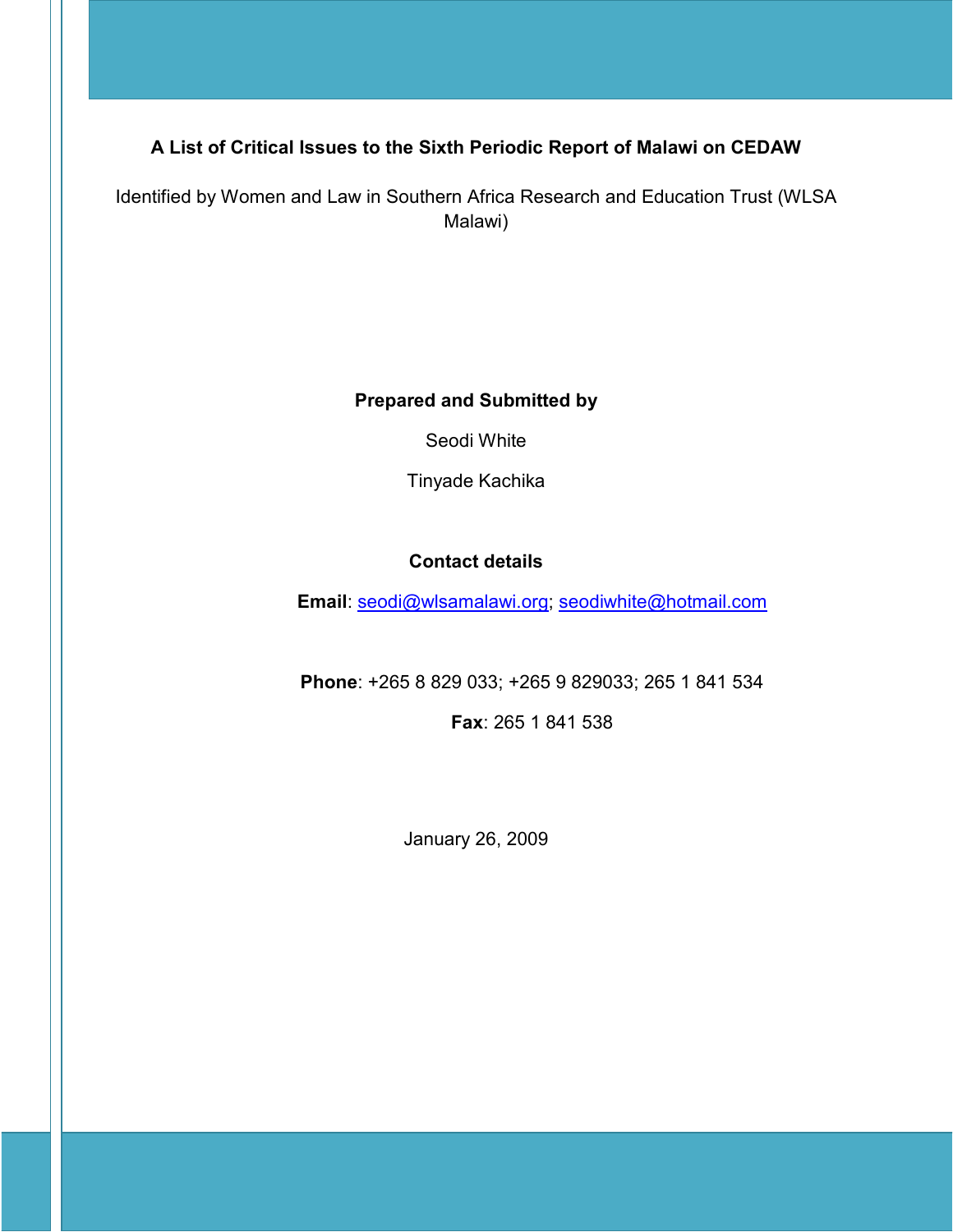# A LIST OF CRITICAL ISSUES TO THE SIXTH PERIODIC REPORT OF MALAWI ON THE IMPLEMENTATION OF THE CONVENTION ON THE ELIMINATION OF ALL FORMS OF DISCRIMINATION AGAINST WOMEN

## **Contents**

| I.   |                                                                                                                                                                          |
|------|--------------------------------------------------------------------------------------------------------------------------------------------------------------------------|
| II.  |                                                                                                                                                                          |
|      | Critical issue 1: The failure to pass any gender related laws submitted to Parliament<br>by the Law Commission is entrenching statute-sanctioned discrimination against  |
|      | Critical issue 2: A weak public legal aid department is exacerbating the inaccessibility                                                                                 |
|      | Critical issue 3: Lack of implementation of the Prevention of Domestic Violence Act<br>2006 is depriving victims of domestic violence of maximum legal protection 5      |
|      | Critical issue 4: Women's property rights are insecure due to constitutional                                                                                             |
|      | Critical issue 5: The proposed HIV/AIDS Bill contains provisions that perpetuate the<br>victimization and stigmatization of women and the infringement of their rights 6 |
|      | Critical issue 6: Women in State Custody are most excluded and vulnerable                                                                                                |
|      | Critical issue 7: Women continue to be the poorest, signalling the weak<br>responsiveness of government's development strategies to women's challenges7                  |
|      | Critical issue 8: Maternal mortality rate continues to be staggering and to be triggered                                                                                 |
| III. |                                                                                                                                                                          |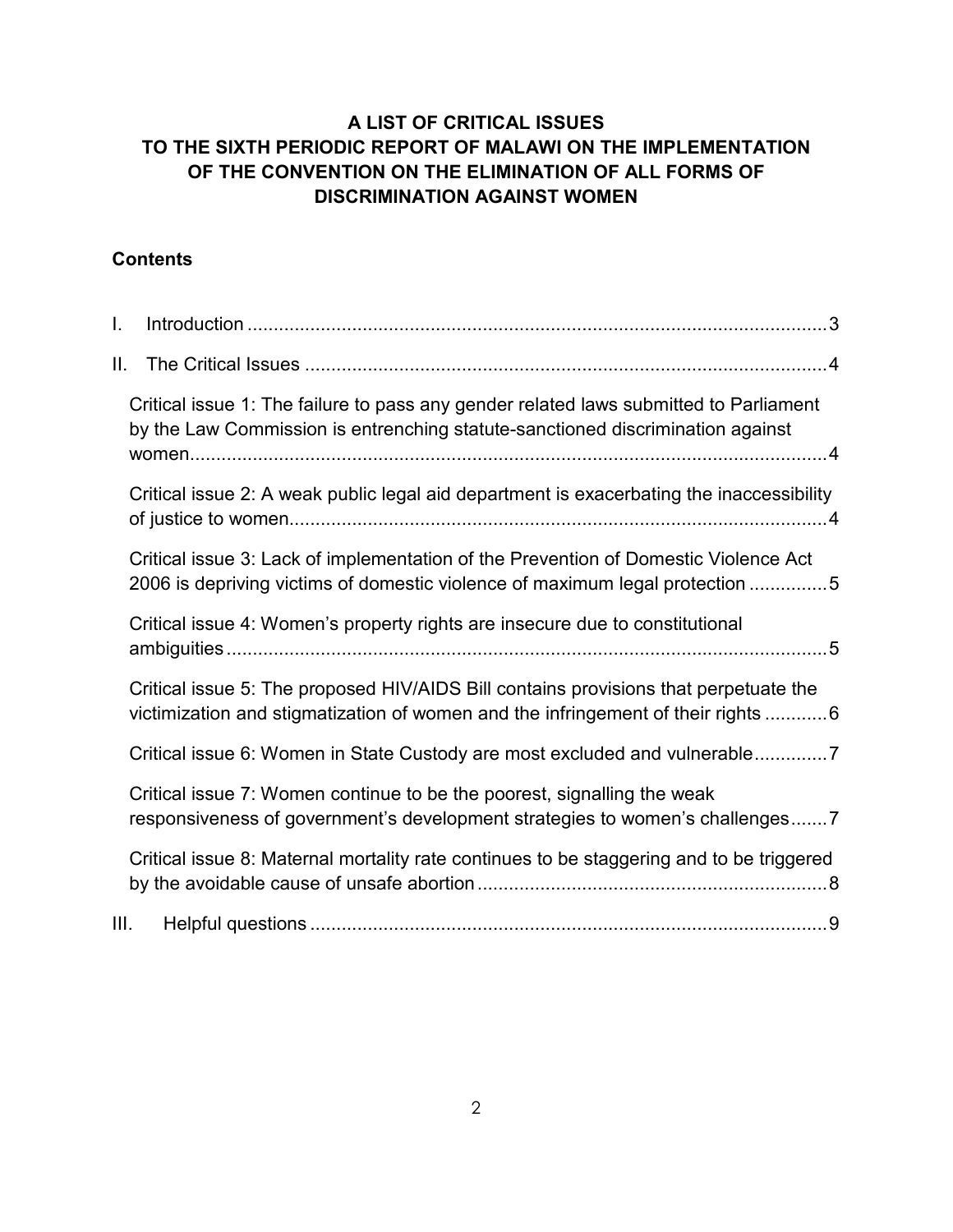## A LIST OF CRITICAL ISSUES TO THE SIXTH PERIODIC REPORT OF MALAWI ON THE IMPLEMENTATION OF THE CONVENTION ON THE ELIMINATION OF ALL FORMS OF DISCRIMINATION AGAINST WOMEN

#### I. Introduction

Women and Law in Southern Africa Research and Educational Trust (WLSA Malawi Office) submits this list of critical issues to be raised in the pre-session scheduled for  $9<sup>th</sup>$ to 13<sup>th</sup> February, 2009 to discuss the Sixth Periodic Report of Malawi on the Implementation of The Convention on the Elimination of All Forms of Discrimination against Women. WLSA Malawi has identified eight critical issues, some of which arise out of the government of Malawi's direct failure to implement the Concluding comments of the Committee on the Elimination when the Committee considered the combined second, third, fourth and fifth periodic report of Malawi (CEDAW/C/MWI/2-5) at its 727th and 728th meetings, on 19 May 2006 (see CEDAW/C/SR.727 and CEDAW/C/SR.728). The identified critical issues that are barricading women's full development in Malawi are that:

- 1. The failure to pass any gender related laws submitted to Parliament by the Law Commission is entrenching statute-sanctioned discrimination against women
- 2. A weak public legal aid department is exacerbating the inaccessibility of justice to women
- 3. Lack of implementation of the Prevention of Domestic Violence Act 2006 is depriving victims of domestic violence of maximum legal protection
- 4. Women's property rights are insecure due to constitutional ambiguities
- 5. The proposed HIV/AIDS Bill contains provisions that perpetuate the victimization and stigmatization of women and the infringement of their rights
- 6. The criminal justice system is hostile towards women
- 7. Women continue to be the poorest, signaling the weak responsiveness of government's development strategies to women's challenges
- 8. Maternal mortality rate continues to be staggering and to be triggered by the avoidable cause of unsafe abortion

This report briefly elaborates on each of the eight issues by making reference to the CEDAW Articles that are being violated, and where relevant, to 2006 CEDAW Committee's concluding comments that the government of Malawi has failed to implement. It ends with a list of questions that could guide the Committee in seeking relevant responses from Malawi as a State Party.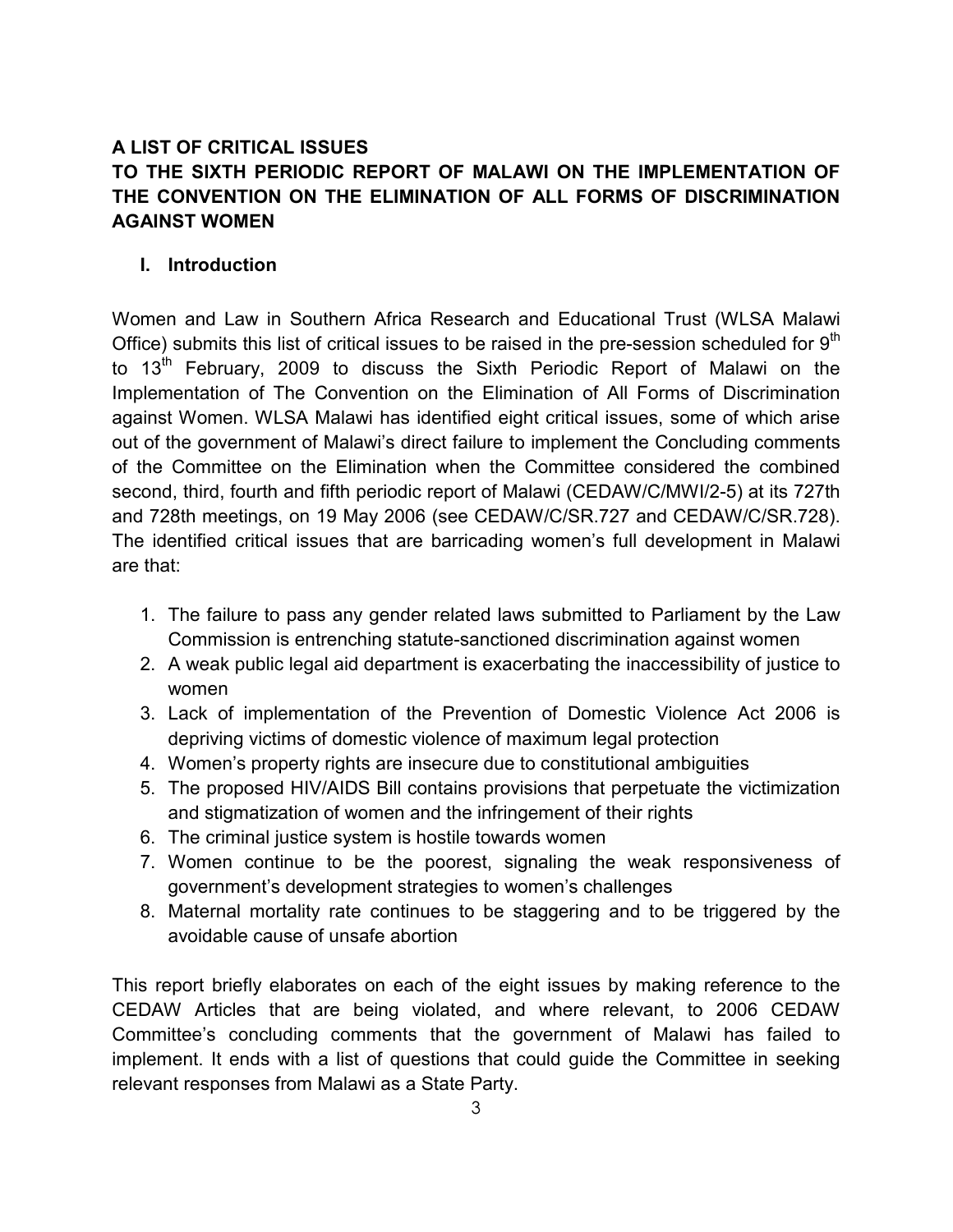#### II. The Critical Issues

# Critical issue 1: The failure to pass any gender related laws submitted to Parliament by the Law Commission is entrenching statute-sanctioned discrimination against women

From 2000 to date, the Malawi Law Commission has developed gender related Bills which could have the effect of implementing CEDAW Article 2 (a), (b), (f) and (g); and Article 16 (c). These are the Penal Code Reform Bill (submitted to the Ministry of Justice in 2000), which proposed to adjust the age of defilement from 13 years to 16 years; the Citizenship Act (submitted to the Ministry of Justice in 1996), which seeks to give women and men equal rights in passing citizenship; the Deceased Estates (Wills, Inheritance and protection) Bill, which seeks to repeal the current discriminatory laws on the distribution of intestate property (submitted to Ministry of Justice in 2003); and the Marriage, Divorce and Family Relations Bill, which seeks to give equal rights and responsibilities to all parties in all marriage regimes, including customary (submitted to Parliament in 2005). The reluctance by Parliament to prioritise the passing of these Bills, even after the submission and discussion of Malawi's fourth combined periodic report in 2006, demonstrates lack of commitment by the State to implement the CEDAW Committee's concluding comment urging "the State party to set a clear time frame for the adoption of the revised Citizenship Act, Immigration Act and the Wills and Inheritance Act and for the new Marriage, Divorce and Family Relations Bill, designed to eliminate discrimination against women."<sup>1</sup>

## Critical issue 2: A weak public legal aid department is exacerbating the inaccessibility of justice to women

Contrary to the State's obligations under CEDAW Article 2(c), poor women's access to justice continues to be gravely inhibited by the low availability of government funded legal aid. The Legal Aid Department remains underfunded and understaffed, signalling that the State is giving low priority to the CEDAW Committee's concluding comment in 2006 that "the Committee is concerned that, although women's access to justice is provided for by law, their ability in practice to exercise this right and to bring cases of discrimination before the courts is limited by factors such as lack of information on their rights, lack of assistance in pursuing their rights, practical difficulties to reach courts and

<sup>&</sup>lt;u>ta</u><br><sup>1</sup> See paragraph 14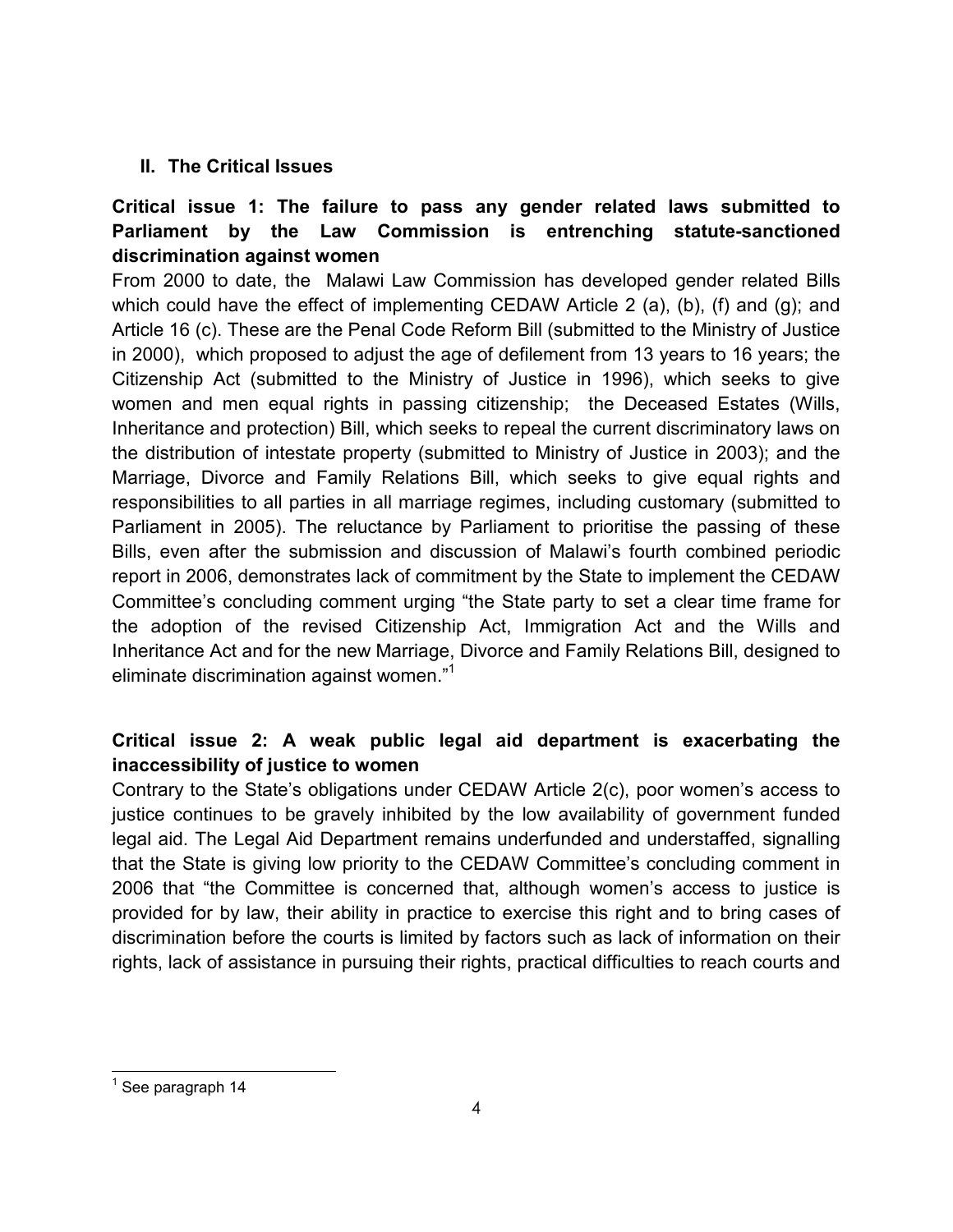legal costs.  $\cdot$  ."<sup>2</sup> The Legal aid department remains understaffed with less than 10 lawyers and most of whom are concentrated in the Southern Region of Malawi.

Critical issue 3: Lack of implementation of the Prevention of Domestic Violence Act 2006 is depriving victims of domestic violence of maximum legal protection By passing the Prevention of Domestic Violence Act in April 2006, Malawi has taken an important step towards implementing CEDAW Committee's General Recommendation No.19,<sup>3</sup> as read with Article 2 (b) and (f). However, the full implementation of these provisions remains rhetorical due to the inability of government to ensure (i) that courts are equipped with necessary resources, including Forms and Orders; (ii) that relevant implementing structures, like Alternative Dispute Resolution avenues, are set up and trained. Since 2006 when the law was passed there has not been a budgetary allocation by the Government to ensure that the law now becomes effectively institutionalised within the justice delivery system. Efforts to do so are mainly done by NGOs and because of this the Law is not effectively institutionalised.

## Critical issue 4: Women's property rights are insecure due to constitutional ambiguities

CEDAW Articles 2 and 3 are not being fully implemented by the lack of unequivocal protection of married women's property rights in Malawi. Section 24 of the Republican Constitution provides that on dissolution of marriage, women are entitled to a fair distribution of property which is "jointly held" with the husband. However, the Constitution or any statute has not defined joint ownership. This position has seen the courts adopting the common law definition of jointly-held property that fails to take into account non-monetary contributions in acquiring property. This makes it more difficult for women to control their own lives and leave high risk marriages which are one of the major conduits for HIV transmission for women. Women's status as owners of property remains comparatively poorer than that of men because of inequitable construction of gender roles. Due to the socio-cultural construction of gender in Malawi, women tend to earn less and in marital situation do not usually buy property of value. It is usually their husbands who, due to men's socio-economic position, have more economic prowess,

 $\overline{a}$ 

<sup>2</sup> See paragraph 17

 $3$  a. "The definition of discrimination includes gender-based violence, that is, violence that is directed against a woman because she is a woman, or that affects women disproportionately. It includes actions that inflict physical, mental or sexual harm or suffering, threats of such acts, coercion, and other deprivations…."

b. "Under general international law and specific human rights covenants, states may also be responsible for private acts if they fail to act with due diligence to prevent violation of rights, or to investigate and punish acts of violence…."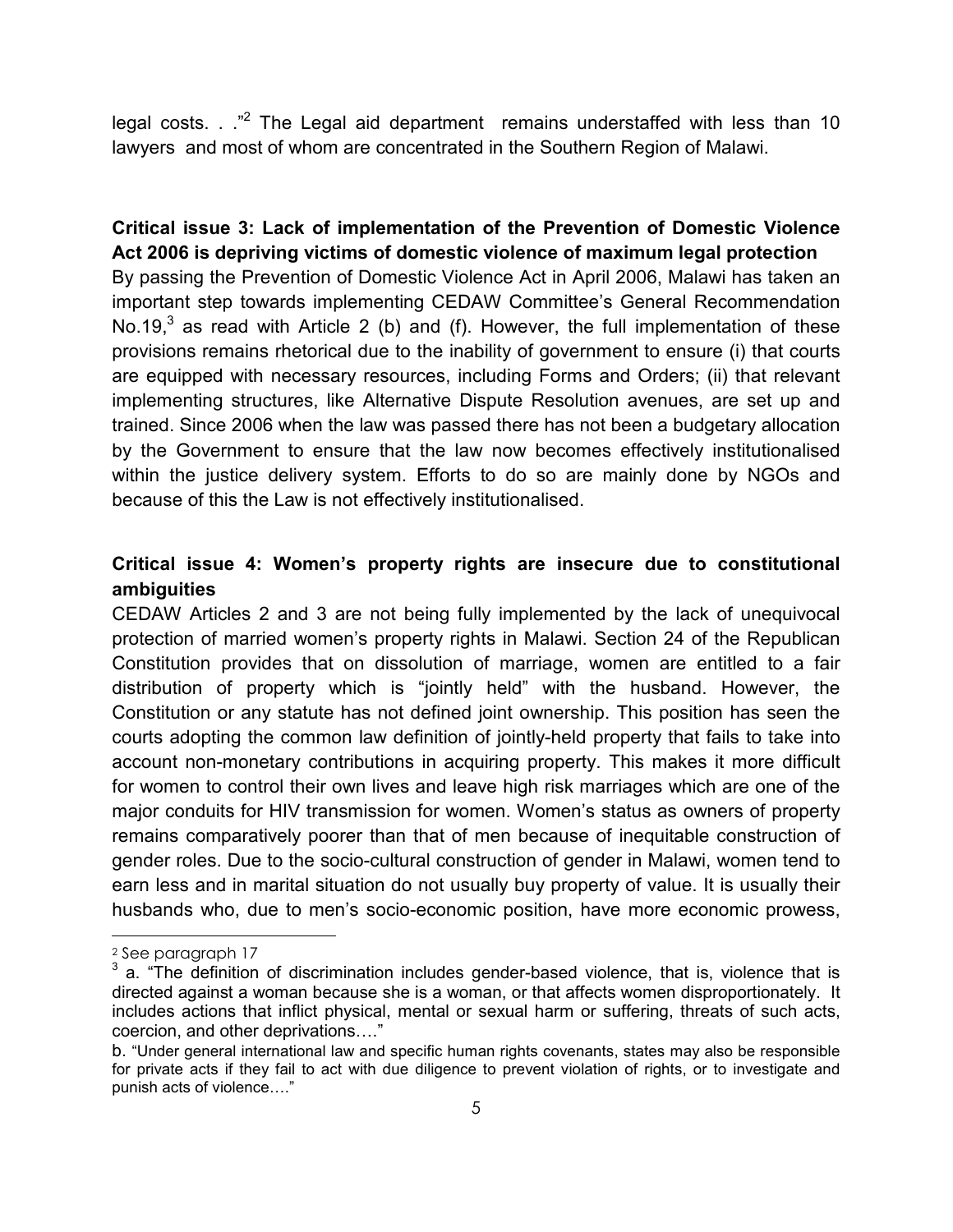and are therefore able to acquire properties of value. Notable is also the fact that women commonly take over household financial responsibilities that do not draw huge resources, i.e. buying food, paying utility bills etc- leaving the acquisition of tangible property of high value to men. And sometimes, due to the notion of "head of household," a woman may not find it unusual for title to be in a husband's name. However, she may still very much regard herself as having a vested interest and contribute immense labour to the construction and maintenance of a home.

## Critical issue 5: The proposed HIV/AIDS Bill contains provisions that perpetuate the victimization and stigmatization of women and the infringement of their rights

Malawi stands to contravene CEDAW Article 2 (d) and (e) if the 2008 Law Commission's provision (under the HIV And AIDS (Prevention And Management) Bill) to make HIV infection mandatory for commercial workers is adopted by Parliament. This proposed provision also contravenes Article 19 (1) of the Republican Constitution which provides that "the dignity of all persons shall be inviolable;" and Article 20 which states that "discrimination of persons in any form is prohibited and all persons are, under any law, guaranteed equal and effective protection against discrimination on grounds of race, colour, sex, language, religion, political or other opinion, nationality, ethnic or social origin, disability, property, birth or other status." This provision continues to stigmatise women as vectors and transmitters of the disease. The ripple effect of this over and above its inherently discriminatory and degrading nature is that it is bound to victimize commercial sex workers and thus increase violations of women's rights at the hands of public authorities and male clients.

The proposed Bill proposes Deliberate or Negligent Transmission of HIV The draft provision penalizes "deliberate or negligent" transmission in two places. The section on health makes it offence to "deliberately or negligently" do "any act which is, and which he knows or has reason to believe to be likely to spread the infection of HIV and AIDS." The section on "deliberate transmission and exposure to HIV infection" similarly penalizes "any person who deliberately or negligently does an act or omission that he knows or has reason to believe to be likely to spread the infection of another person with HIV.<sup>4</sup>" These provisions, as drafted, are inconsistent with international guidance on HIV/AIDS and human rights. The International Guidelines on HIV/AIDS and human rights recommend that "[c]criminal and/or public health legislation should not include specific offences against the deliberate and intentional transmission of HIV but rather should apply general criminal offences to these exceptional cases. Such application should ensure that the elements of foreseeability, intent, causality and consent are clearly and legally established to support a guilty verdict and harsher penalties."<sup>3</sup> There is no evidence that using the criminal law to respond to HIV is

<sup>4</sup> Obtained from Human Rights Watch Submission to the Malawi Law Commission, 2008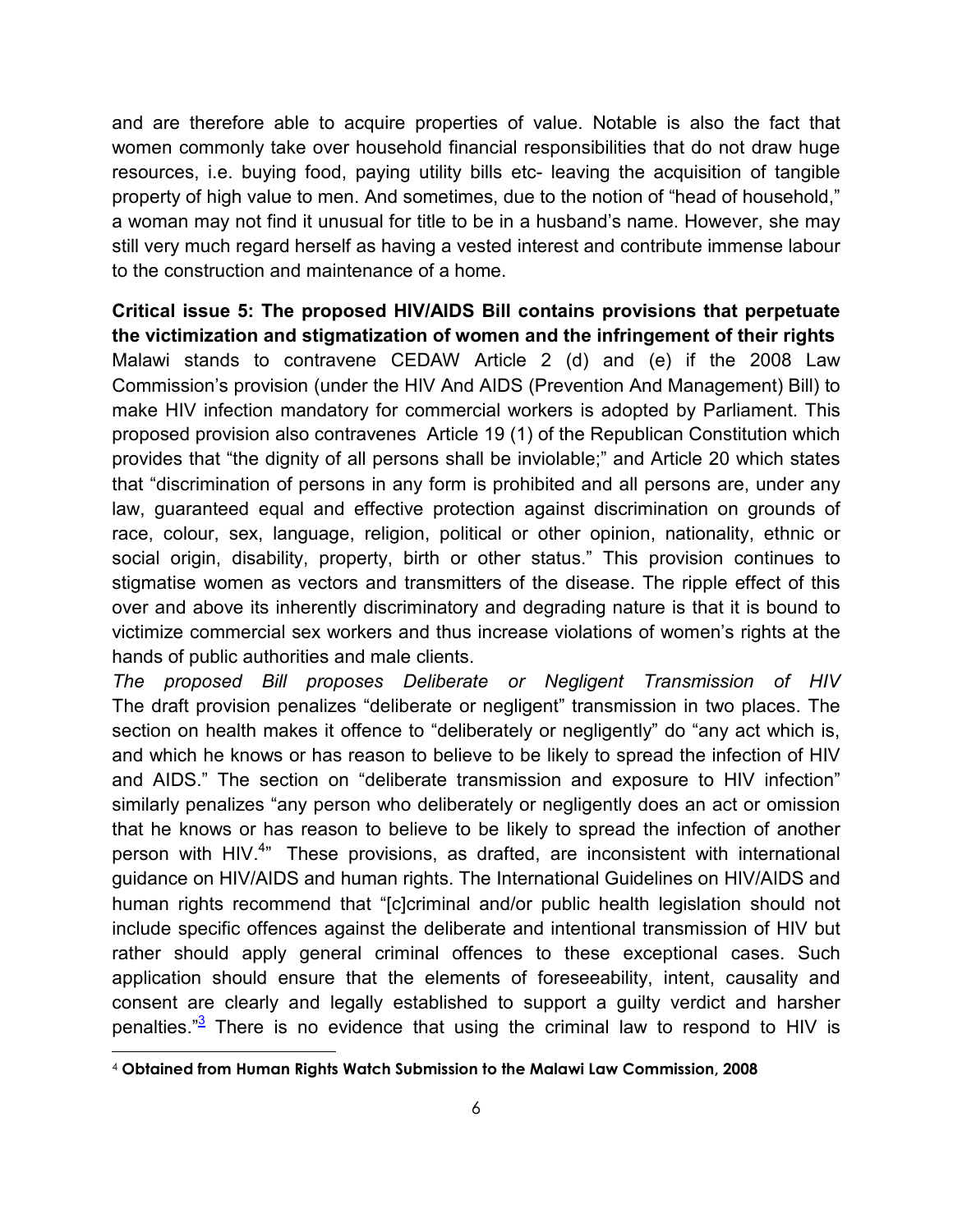effective in protecting public health, and some evidence that it may in fact cause harm  $4\overline{4}$ Criminalizing transmission may deter people from getting tested, since ignorance of HIV status may be a defence. This, in turn, deters people from getting tested, and if they don't know their HIV status, they can't take steps to obtain treatment, care, and support, and keep from infecting others. In addition, criminalizing HIV transmission may also keep people from disclosing their HIV status to health care providers and other health professionals for fear it may be used against them in the criminal justice system<sup>5</sup>.

#### Critical issue 6: Women in State Custody are most excluded and vulnerable

In contravention to the general spirit of CEDAW Article 2. Women caught in the web of the law are tried unfairly and most of whom are accused of witchcraft which cannot be fundamentally proved in a court and law and yet courts have gone on a rampage of convicting women so accused. Once women enter the prison machinery they are incarcerated as opposed to rehabilitation. So much that most of them leave prison without any new skills, stigmatised and unable to cope with the rest of the world.

## Critical issue 7: Women continue to be the poorest, signalling the weak responsiveness of government's development strategies to women's challenges

Malawi is failing to fully implement CEDAW Articles 13 and 14 by its failure to dramatically improve the economic status of women (including rural women) as well as reduce women's poverty levels. About 55 percent of people in male-headed households in the rural areas are poor compared to 60 percent those who reside in female-headed households.<sup>6</sup> And currently, 62.9 percent of female headed households report inadequate consumption of food, compared to 54.6 percent of male headed households. Out of those who participate in national economic decision making bodies, only 21 percent are women compared to 79 per cent men.<sup>7</sup> The Malawi Growth and Development Strategy (MGDS) 2006-2011 has been critiqued for its failure to capture the centrality of gender issues in attaining national economic growth and poverty reduction. It fails to recognize the socio-cultural dynamics that govern the social, economic and political interactions between men and women at different levels.<sup>8</sup> Even the Business Environment Strengthening Technical Assistance Project (BESTAP), which was started in 2007 (funded by the World Bank with support from the EU), only notes that the main constraints to doing business in Malawi are macro-economic

<sup>5</sup> Ibid HRW 2008

 $^6$ National Statistical Office, Integrated Household Survey 2004-2005, Vol.1 (October 2005), at 147.<br><sup>7</sup> Gender and Economic Empowerment Fact Sheet

<sup>&</sup>lt;sup>8</sup> Olivia Mchaju Liwewe, Dr Naomi Ngwira and Bright Sibale, Gender Needs Assessment of the Malawi Growth and Development Strategy (July 2006), at 5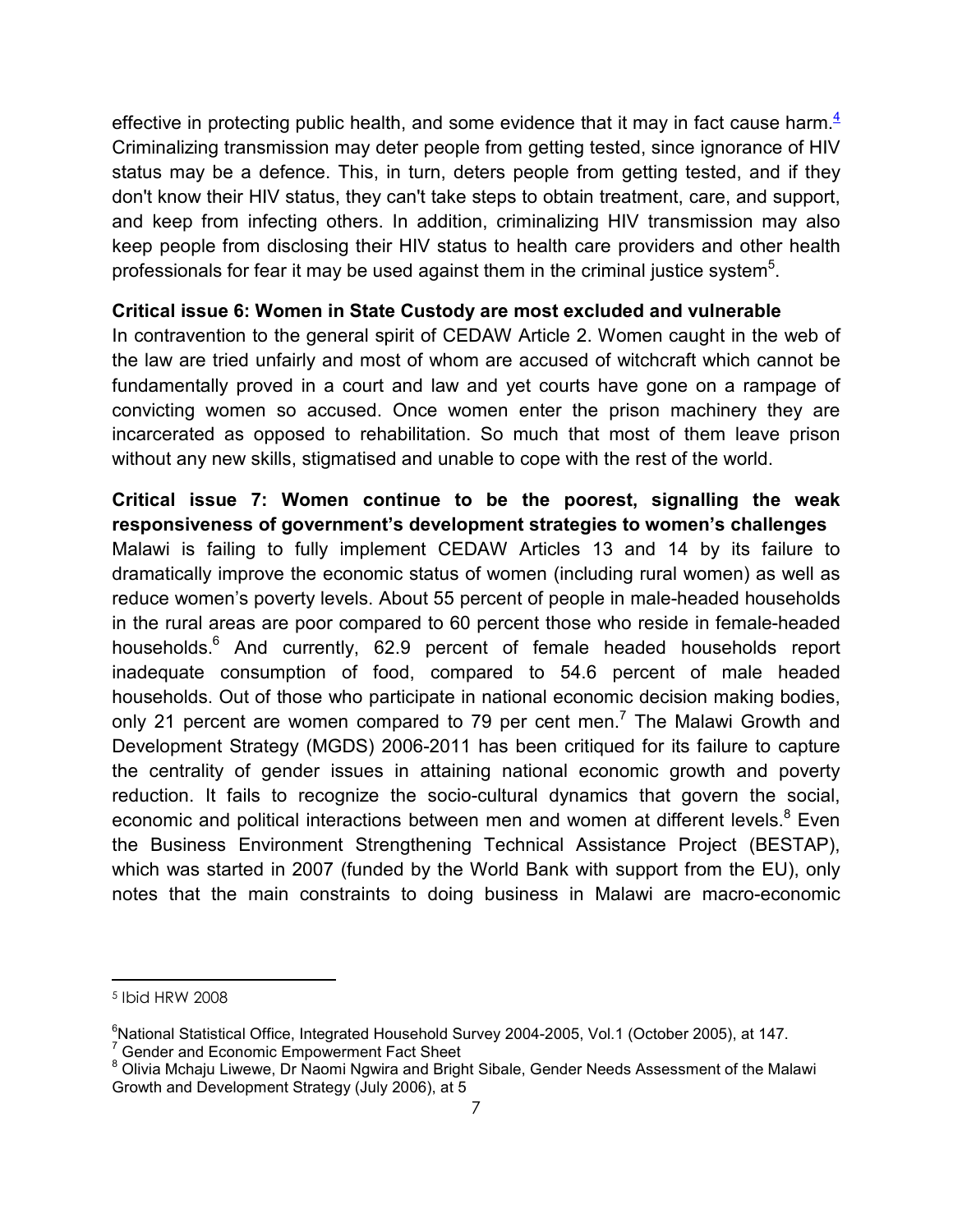instability and the tax rate and its administration. Gender is not mentioned in the project proposal, or in any of the indicators.  $9$ 

In 2006, the CEDAW Committee expressed the concern that prostitution continues to thrive, owing to the poverty of women and girls.<sup>10</sup> It was also particularly concerned that widespread poverty among women and poor socio-economic conditions are among the causes of the violation of women's human rights and discrimination against women.<sup>11</sup> The fact that more recent key national policies continue to sideline gender demonstrates the lack of adherence to the CEDAW Committee 2006 concluding comment urging "the State party to make the promotion of gender equality an explicit component of its national development plans and policies, in particular those aimed at poverty alleviation and sustainable development . . . The Committee invites the State party to place emphasis on women's human rights in all development cooperation programmes with international organizations and bilateral donors, so as to address the socio-economic causes of discrimination against women, including those impacting women in rural areas, through all available sources of support."<sup>12</sup>

#### Critical issue 8: Maternal mortality rate continues to be staggering and to be triggered by the avoidable cause of unsafe abortion

At 980 deaths per 100,000 live births,<sup>13</sup> Malawi's maternal mortality rates (MMR) continue to be one of the highest in the world, thereby contravening Articles 12(2) and 16 (e) of CEDAW. One reason for the abnormally high MMR in Malawi is the de-link between the lived realities of women that die due to pregnancy related complications and the interventions that are put in place. For instance, while it is known that unsafe abortions contribute to about 30 percent of Malawi's maternal mortality rates, Malawi continues to harbour one of the most restrictive abortion laws in the world. This situation is prevailing notwithstanding that in 2006, the CEDAW Committee already expressed alarmed at "the persistent high maternal mortality rate, particularly the number of deaths resulting from unsafe abortions, high fertility rates and inadequate family planning services, especially in rural areas, low rates of contraceptive use and lack of sex education."<sup>14</sup> So far, Malawi has therefore failed to meet the Committee's concluding observation calling on "the State party to integrate a gender perspective in all health sector reforms, while also ensuring that women's sexual and reproductive health needs are adequately addressed."<sup>15</sup> One of the missing actions is for government to create an

 $\overline{a}$ 

<sup>9</sup>UNDP Malawi, National Human Development Report2008 soon forthcoming

<sup>&</sup>lt;sup>10</sup> See paragraph 23

 $11$  See paragraph 33

<sup>&</sup>lt;sup>12</sup> See paragraph 34

<sup>&</sup>lt;sup>13</sup> National Statistical Office and ORC Macro, Malawi Demographic and Health Survey 2004 (2005), at 1.

<sup>&</sup>lt;sup>14</sup> See paragraph 31

<sup>&</sup>lt;sup>15</sup> See paragraph 32